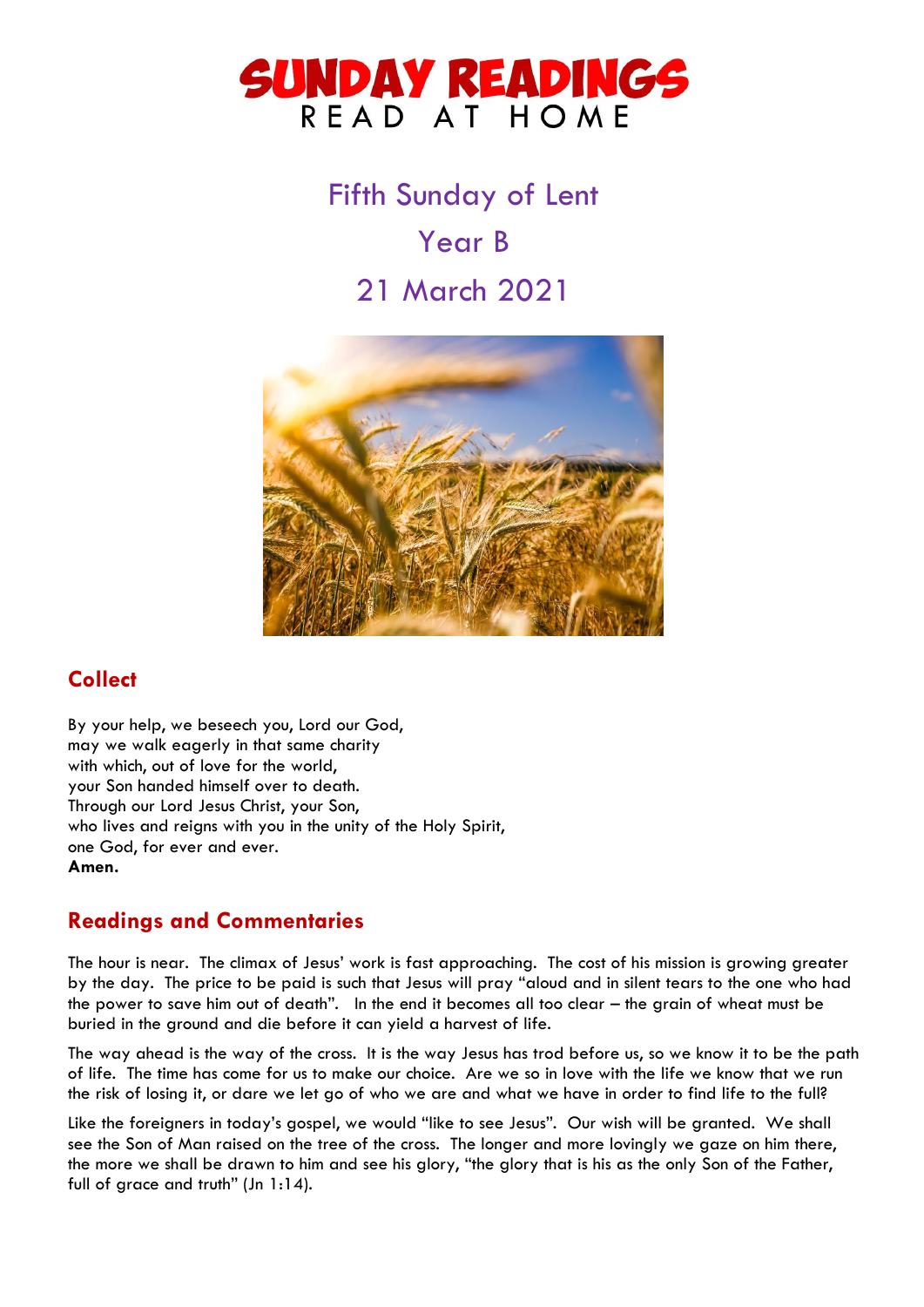## **A reading from the prophet Jeremiah**

 **31:31–34**

See, the days are coming - it is the Lord who speaks - when I will make a new covenant with the House of Israel and the House of Judah, but not a covenant like the one I made with their ancestors on the day I took them by the hand to bring them out of the land of Egypt. They broke that covenant of mine, so I had to show them who was master. It is the Lord who speaks. No, this is the covenant I will make with the House of Israel when those days arrive - it is the Lord who speaks. Deep within them I will plant my Law, writing it on their hearts. Then I will be their God and they shall be my people. There will be no further need for neighbour to try to teach neighbour, or brother to say to brother, 'Learn to know the Lord!' No, they will all know me, the least no less than the greatest - it is the Lord who speaks - since I will forgive their iniquity and never call their sin to mind.

#### **First Reading**

The prophet Jeremiah spent so much of his time warning of imminent disaster that his very name is synonymous with prophesying doom. And indeed, Jerusalem did fall to the Assyrians and the people taken into exile. But there is much more than this to Jeremiah as today's reading shows. He is also a prophet of hope; he announces God's promise of a new covenant.

In words that have a parallel in the prophet Ezekiel (36:26-28), he speaks of a new law which will be planted deep in human hearts. This will create a new bond between God and his people. Everyone will have an inner teacher, as it were, making God and God's ways known to them. The author of the letter to the Hebrews quotes this passage (8: 8-12), and the accounts of the last supper link the cup of blessing to the "new covenant".

The pattern of God's action is the same as that of last Sunday's first reading. Israel's failure to be true to the ancient covenant leads to the catastrophe of the exile, but this calamity serves as a time of purification and makes a fresh start possible.

The reading is in the form of a solemn pronouncement and should be proclaimed accordingly. Readers should allow the congregation time to take the terms of the promise to heart. The NRSV uses the word "husband" instead of "master" and avoids using the gender-exclusive "brother".

#### **Responsorial Psalm Ps 50:3–4, 12–15**

#### **Responsorial Psalm**

R. Create a clean heart in me, O God.

Have mercy on me, God, in your kindness. In your compassion blot out my offence. O wash me more and more from my guilt and cleanse me from my sin. R.

A pure heart create for me, O God, put a steadfast spirit within me. Do not cast me away from your presence, nor deprive me of your holy spirit. R.

Give me again the joy of your help; with a spirit of fervour sustain me, that I may teach transgressors your ways and sinners may return to you. R.

The psalm verses and response come from the most famous of the penitential psalms, Psalm 50/51. The psalmist's prayer – "A pure heart create for me, O God, put a steadfast spirit within me" – alludes to the promises made by both Ezekiel and Jeremiah. In this context the individual who prays the psalm may be understood to do so in the name of the whole people.

While it is a prayer of repentance, the psalm does not dwell on the guilt of the transgressor. It is both a confession of sin and a confession of trust in the God who alone can bestow the blessing of "a pure heart . . . a steadfast spirit . . . the joy of your help".

The text of the verses should present no great problems for the reader; the language is clear and straightforward. There is room for the reader to vary the tone as the psalm progresses. The first verse is more repentant in tone, the remaining two more hopeful. The distinction should not be overplayed.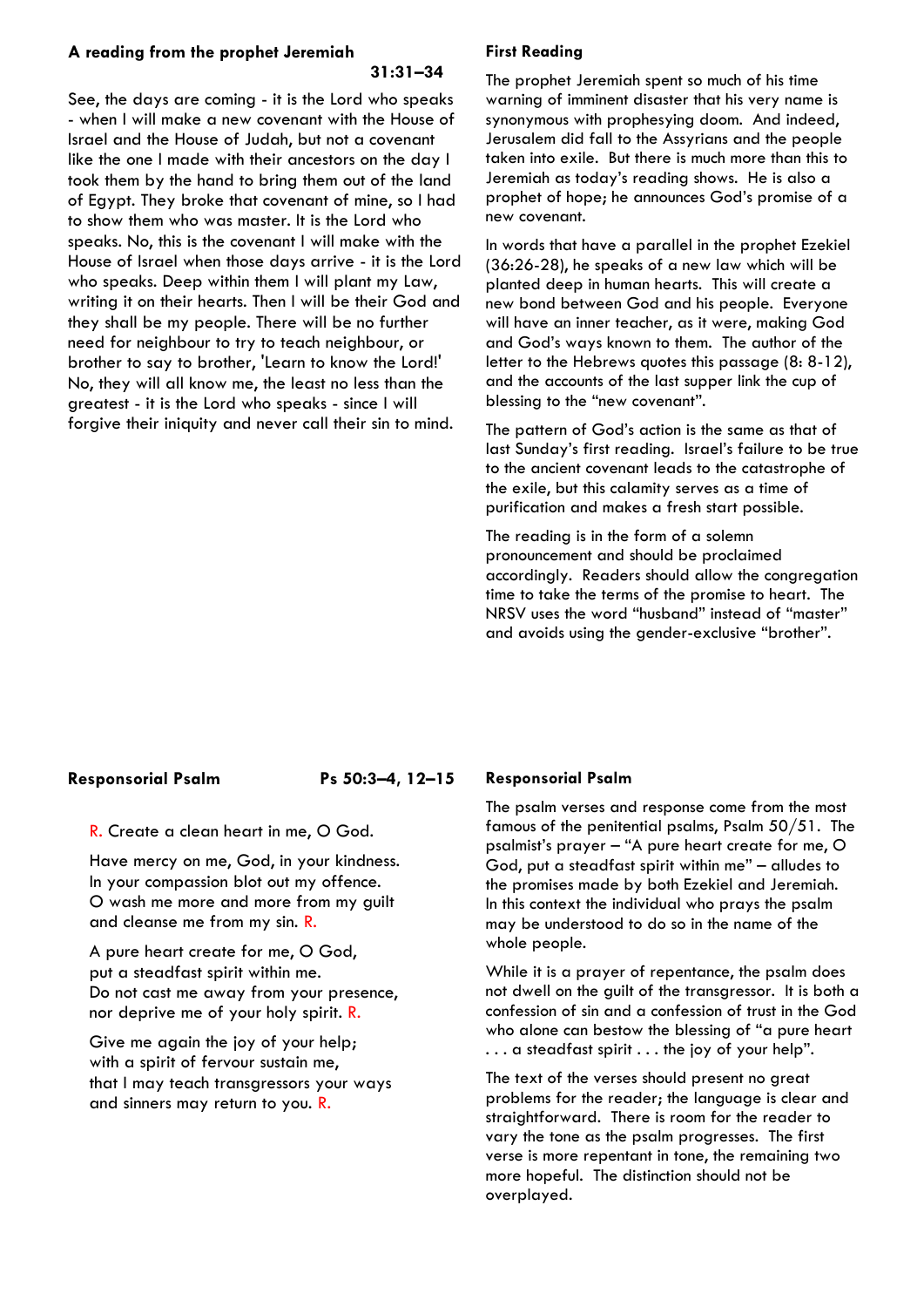## **A reading from the letter to the Hebrews 5:7–9**

During his life on earth, Christ offered up prayer and entreaty, aloud and in silent tears, to the one who had the power to save him out of death, and he submitted so humbly that his prayer was heard. Although he was Son, he learnt to obey through suffering; but having been made perfect, he became for all who obey him the source of eternal salvation.

## **A reading from the holy Gospel according to John 12:20−33**

Among those who went up to worship at the festival were some Greeks. These approached Philip, who came from Bethsaida in Galilee, and put this request to him, 'Sir, we should like to see Jesus.' Philip went to tell Andrew, and Andrew and Philip together went to tell Jesus. Jesus replied to them:

'Now the hour has come for the Son of Man to be glorified. I tell you, most solemnly, unless a wheat grain falls on the ground and dies, it remains only a single grain; but if it dies, it yields a rich harvest. Anyone who loves his life loses it; anyone who hates his life in this world will keep it for the eternal life. If a man serves me, he must follow me, wherever I am, my servant will be there too. If anyone serves me, my Father will honour him. Now my soul is troubled. What shall I say: Father, save me from this hour? But it was for this very reason that I have come to this hour.

Father, glorify your name!'

A voice came from heaven, 'I have glorified it, and I will glorify it again.'

People standing by, who heard this, said it was a clap of thunder; others said, 'It was an angel speaking to him.' Jesus answered, 'It was not for my sake that this voice came, but for yours.

'Now sentence is being passed on this world; now the prince of this world is to be overthrown. And when I am lifted up from the earth, I shall draw all men to myself.'

By these words he indicated the kind of death he would die.

#### **Second Reading**

The letter to the Hebrews is remarkable in its insistence on the humanity of Jesus. He is our high priest because he shared our human condition in every respect except sin (4:15), was subject to weakness (5:2), and had to learn obedience through suffering. The notion of Jesus being made perfect through suffering, thus becoming our great high priest and the pioneer of our salvation, is a recurring theme in the letter.

Today's reading consists of just two sentences. The first of these, whether deliberately intended by the author or not, cannot fail to remind us of Jesus' anguished prayer in the garden of Gethsemane. And when it is written that "his prayer was heard," we know that Jesus was not literally saved "from death" but was saved "out of death". And just as Jesus "learnt to obey", so are we called to obey him who is "the source of eternal salvation".

This passage, like the letter as a whole, is meant to offer us great encouragement. If we are daunted by the struggles that are part and parcel of being human, we can take heart that Jesus has shared them to the full and shown us the way of salvation. These are weighty considerations, and should be proclaimed with due seriousness, but the ultimate message is one of supreme hope.

#### **Gospel**

John wrote his gospel in the light of the resurrection: Jesus is Lord from beginning to end. He also felt free to adopt a different chronology from the synoptic gospels. Thus in his account of Jesus' passion there is no "agony in the garden". Instead there is a hint of it here, just as there was in the reading from Hebrews. Sometime between Jesus' final entry into Jerusalem and the evening he washed the disciples' feet, he exclaims: "Now my soul is troubled. What shall I say: Father, save me from this hour?".

This passage from John is rich in associations. It harks back to the call of the first disciples, when Philip urges Nathaniel to "come and see" Jesus (1:48). The voice from heaven brings to mind God's self-revelations in the Old Testament, as well as the synoptics' stories of Jesus' baptism and transfiguration (not found in John). And as was the case last Sunday, Jesus' reference to being "lifted up from the earth" echoes the story of the bronze serpent (Numbers 21:1-9), though this is not given as the first reading on either day.

Other words and phrases are packed with meaning: Jesus' "hour" encapsulates the whole mystery of his death and exaltation, and the buried grain of wheat that yields a rich harvest is another dense metaphor for the same mystery. However the climax of the reading – Jesus' declaration that when he is lifted up he will draw all people to himself – is somewhat diminished by the following comment that limits the multi-layered meaning of "lifted up" to the crucifixion alone.